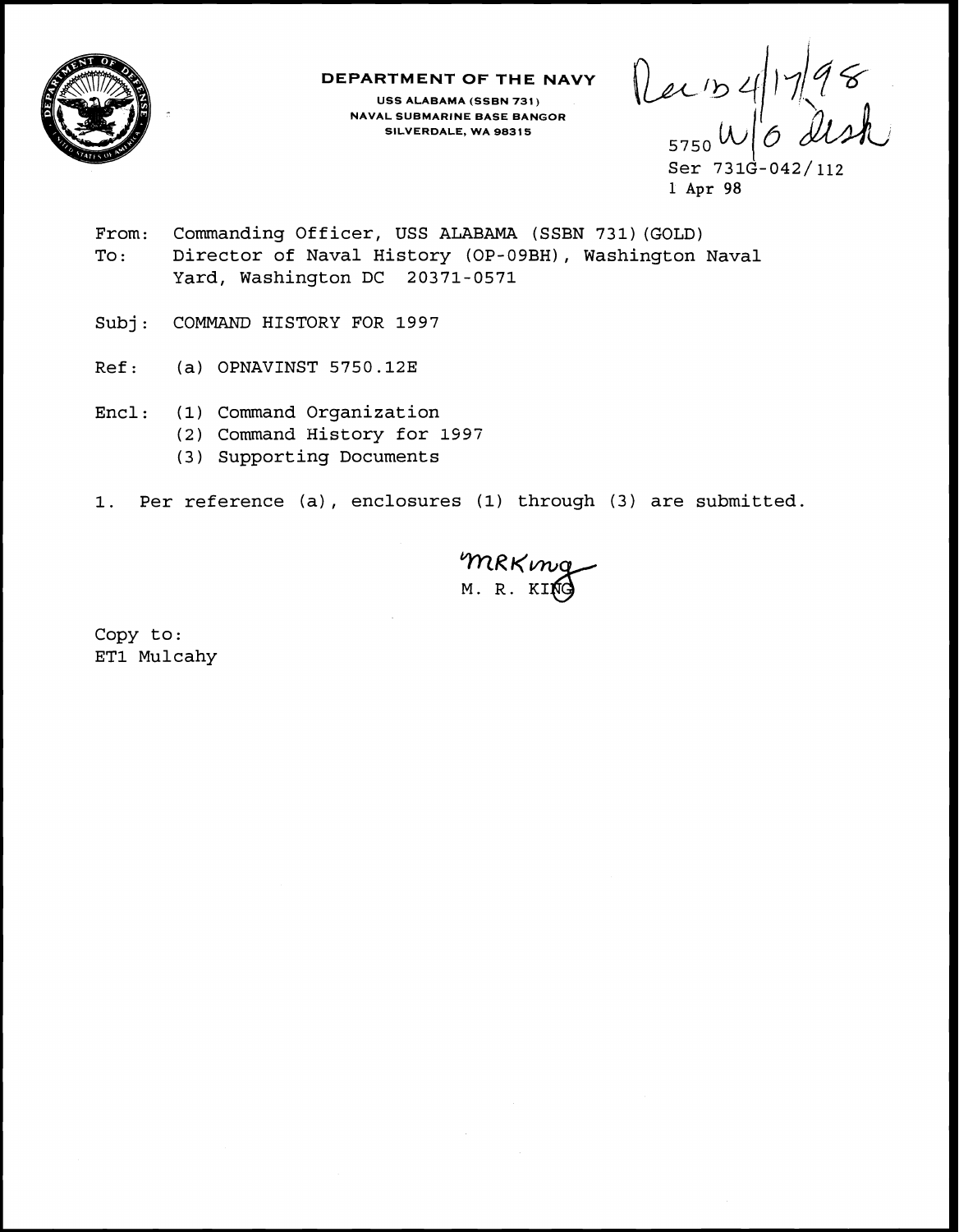#### **COMMAND ORGANIZATION**



## HOME PORT: BANGOR, WASHINGTON

# IMMEDIATE SUPERVISOR IN COMMAND: COMSUBRON 17

MISSION: TO CONDUCT SUBMERGED UNDETECTED PATROLS MAINTAINING THE SHIP **IN** THE HIGHEST STATE OF READINESS IN ORDER TO LAUNCH STRATEGIC MISSILES FOR THE PUkPOSE OF DETERRENCE AND/OR RETALIATION.

 $ENCL(1)$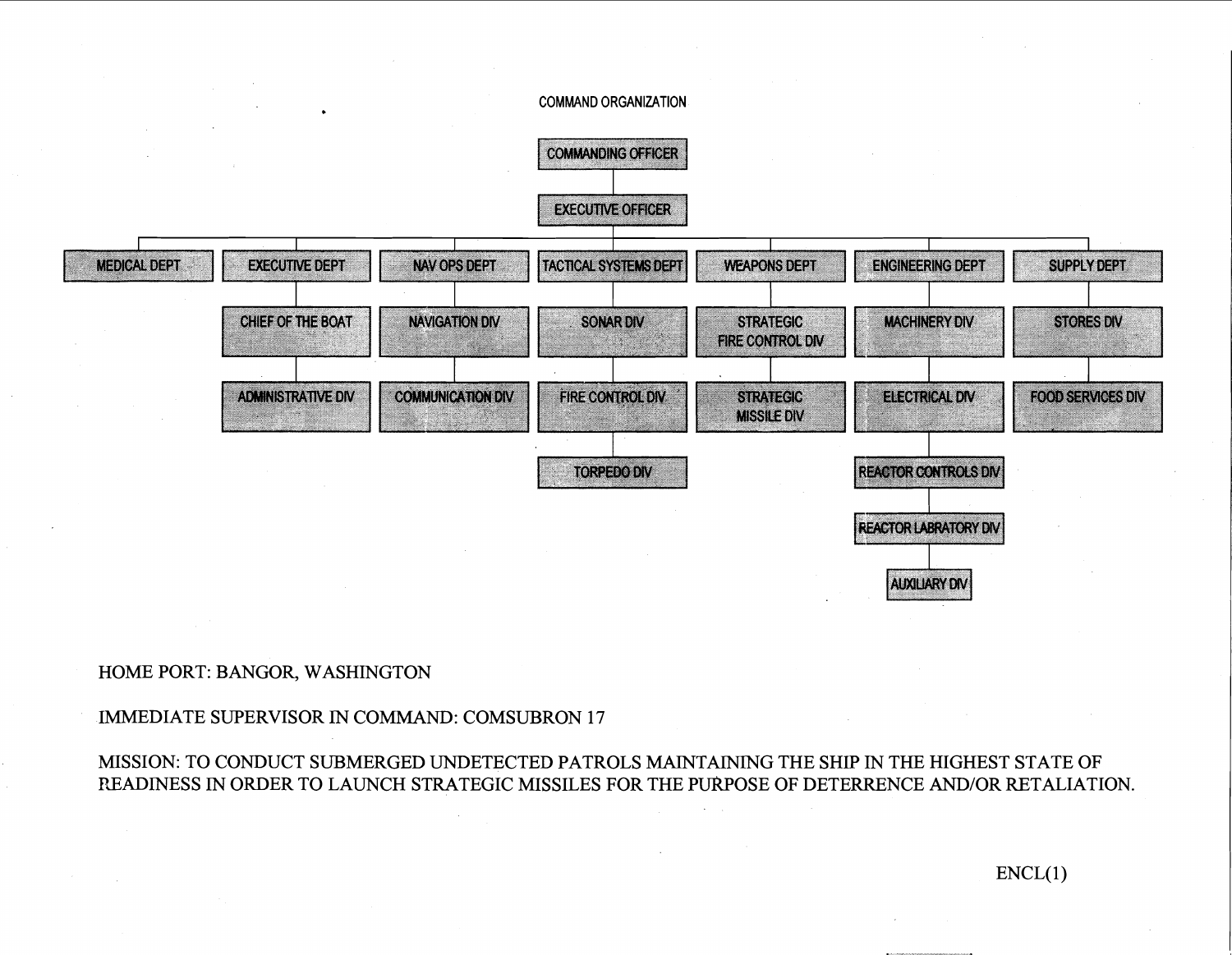### 1997 COMMAND HISTORY CHRONOLOGY/NARRATIVE

01 Jan 97 Blue crew is underway on patrol 39 with Capt D. A. Schneegas USN Commanding.

29-31 Jan 97 Conducted Operational Reactor Safeguards Examination.

31 Jan 97 Moored SUBASE Bangor Washington. Completed patrol 39.

02 Feb 97 Capt Wheeler and the Gold crew relieve Capt Schneegas and the Blue crew. Commenced refit 40.

04 Mar 97 Completed refit 40. Underway for patrol 40.

24 Mar 97 Moored Pearl Harbor Hawaii.

24 Mar 97 Underway from Pearl Harbor Hawaii for Tactical Readiness Evaluation and Tactical Weapons proficiency.

24-27 Mar 97 TRE/TWP

28 Mar 97 Moored Pearl Harbor Hawaii for port visit.

02 Apr 97 Underway from Pearl Harbor Hawaii. Continued patrol 40.

04 Apr 97 Capt J. D. Guth relieves Capt J. A. Schneegas as Commanding Officer of USS ALABAMA BLUE in ceremonies held at SUBASE Bangor, Washington.

14 Apr 97 Moored SUBASE Bangor Washington.

16 Apr 97 Capt Guth and the Blue crew relieve Capt Wheeler and the Gold crew. Commenced refit 41.

21 Apr 97 completed refit 41. Underway for patrol 41.

14 May 97 Moored Pearl Harbor Hawaii.

Encl (2)